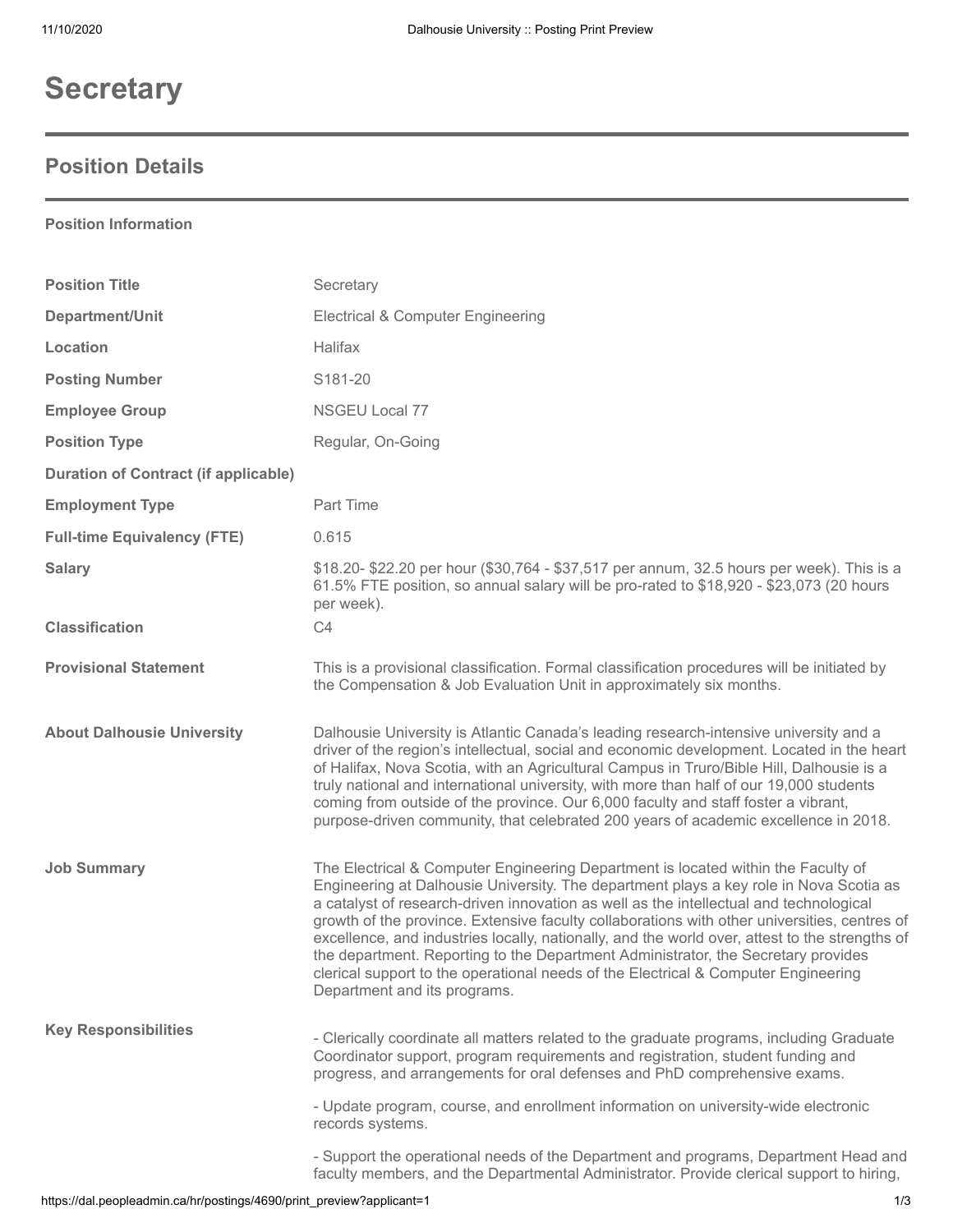| 11/10/2020                                               | Dalhousie University :: Posting Print Preview                                                                                                                                                                                                                                                                                                                                                                                                                                                                                                                                   |
|----------------------------------------------------------|---------------------------------------------------------------------------------------------------------------------------------------------------------------------------------------------------------------------------------------------------------------------------------------------------------------------------------------------------------------------------------------------------------------------------------------------------------------------------------------------------------------------------------------------------------------------------------|
|                                                          | academic, and accreditation processes.                                                                                                                                                                                                                                                                                                                                                                                                                                                                                                                                          |
|                                                          | - Respond to a wide variety of routine requests and inquiries from students, faculty,<br>advisors, and administrators via email, telephone and in person contact.                                                                                                                                                                                                                                                                                                                                                                                                               |
|                                                          | - Clerically coordinate the graduate program application and admissions process for the<br>Department. Provide routine information to applicants, sort and process applications,<br>and prepare and submit received recommendations for admission.                                                                                                                                                                                                                                                                                                                              |
|                                                          | - Support the planning and execution of Department activities and events. This includes<br>logistics; assisting visiting speakers with travel and accommodations; working with<br>vendors; organizing invitations and awards; attending events; and coordinating<br>volunteers as necessary.                                                                                                                                                                                                                                                                                    |
| <b>Note</b>                                              |                                                                                                                                                                                                                                                                                                                                                                                                                                                                                                                                                                                 |
| Qualifications                                           | Business/Office Administration diploma program with approximately one to three years'<br>relevant experience (or equivalent combination of training and experience) is required.<br>Must be a team-player who can adjust priorities under changing demands and<br>conditions. Solid communication (verbal and written) and organizational skills are<br>required. Demonstrated ability to take initiative, problem solve, and seek information<br>when needed, as well as accuracy and attention to detail. Computer proficiency is<br>required, particularly Microsoft Office. |
| <b>Job Competencies</b>                                  |                                                                                                                                                                                                                                                                                                                                                                                                                                                                                                                                                                                 |
| <b>Additional Information</b>                            | Dalhousie University supports a healthy and balanced lifestyle. Our total compensation<br>package includes a defined benefit pension plan, health and dental plans, a health<br>spending account, an employee and family assistance program and a tuition assistance<br>program.                                                                                                                                                                                                                                                                                                |
| <b>Application Consideration</b>                         | Bargaining unit employees for NSGEU local 77 are given first consideration and will be<br>notified regarding the status of their application. All other applicants will be considered<br>when there is no qualified internal candidate.                                                                                                                                                                                                                                                                                                                                         |
|                                                          | We thank all applicants for their interest, however, only candidates selected for an<br>interview will be contacted.                                                                                                                                                                                                                                                                                                                                                                                                                                                            |
| <b>Diversity Statement</b>                               | Dalhousie University is committed to fostering a collegial culture grounded in diversity<br>and inclusiveness. The university encourages applications from Indigenous persons,<br>persons with a disability, racially visible persons, women, persons of a minority sexual<br>orientation and/or gender identity, and all candidates who would contribute to the<br>diversity of our community. For more information, please visit<br>www.dal.ca/hiringfordiversity.                                                                                                            |
| <b>Posting Detail Information</b>                        |                                                                                                                                                                                                                                                                                                                                                                                                                                                                                                                                                                                 |
| <b>Number of Vacancies</b>                               | 1                                                                                                                                                                                                                                                                                                                                                                                                                                                                                                                                                                               |
| <b>Open Date</b>                                         | 11/10/2020                                                                                                                                                                                                                                                                                                                                                                                                                                                                                                                                                                      |
| <b>Close Date</b>                                        | 11/25/2020                                                                                                                                                                                                                                                                                                                                                                                                                                                                                                                                                                      |
| <b>Open Until Filled</b>                                 | No                                                                                                                                                                                                                                                                                                                                                                                                                                                                                                                                                                              |
| <b>Special Instructions to Applicant</b>                 |                                                                                                                                                                                                                                                                                                                                                                                                                                                                                                                                                                                 |
| <b>Quick Link for Direct Access to</b><br><b>Posting</b> | http://dal.peopleadmin.ca/postings/4690                                                                                                                                                                                                                                                                                                                                                                                                                                                                                                                                         |